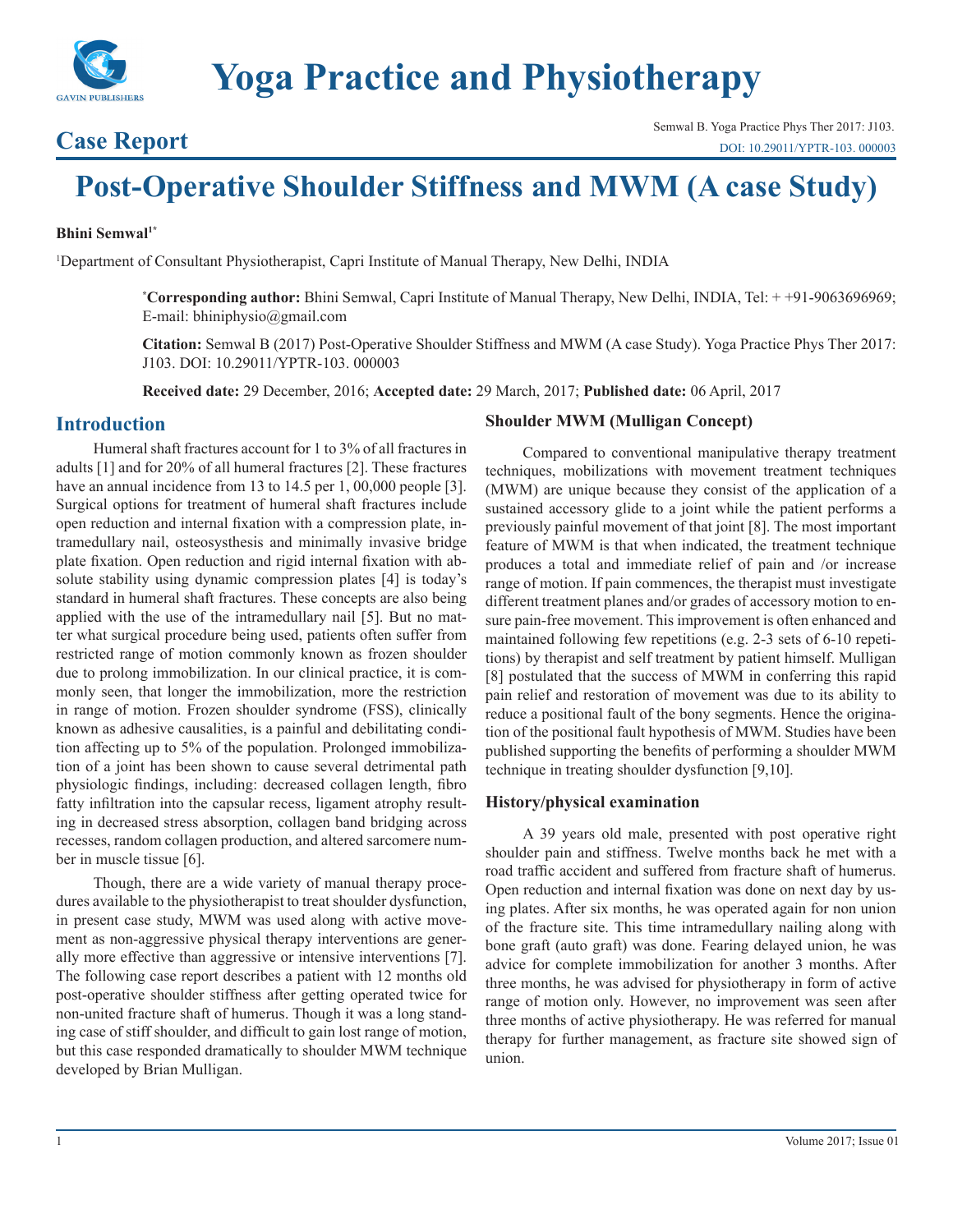# **Examination**

On physical examination his shoulder (right) range of motion was grossly restricted. Pain was recorded 4 on VAS of 10. Marked muscle wasting seen having muscle power of 3. Functional score was recorded 6/60. Healthy, mobile surgical scar noticed.



**Figure 1:** X-Ray, A.P. and Lateral view plating after 1st surgery and non union of fracture sit



**Figure 2:** X-Ray, A.P. and Lateral view Intramedullary nailing after 2nd surgery



**Figure 3:** Clinical presentation of patient

# **Treatment**

Treatment was planned with the goal of increasing range of

motion, reducing pain, improving muscle power and functional outcome. To achieve these goals shoulder MWM along with SM-WAM at C4,5 was delivered. Scapular mobilization and gentle strengthening exercise for rotator cuff, deltoid, lower trapezius, serratus anterior and rhomboids were given. Patient was called 6 times a week and each session took 45 min. Method to delivering MWM was changed in progressive manner as the patient started showing increase in range of motion except external rotation which was still restricted. Range of motion, pain score, muscle power and functional assessment was recorded again after 12 and 24 sessions.

| <b>Variables</b>     | Pre inter-<br>vention | Post inter-<br>vention | <b>Post inter-</b><br>vention | Post inter-<br>vention |
|----------------------|-----------------------|------------------------|-------------------------------|------------------------|
|                      | Day 1                 | Day 1                  | Day 12                        | Day 24                 |
| Pain (VAS<br>Score)  | $\overline{4}$        | 4                      | 3                             | $\overline{2}$         |
| ROM (Flexion)        | 20                    | 35                     | 115                           | 150                    |
| ROM (Exten-<br>sion) | 15                    | 15                     | 20                            | 25                     |
| ROM (Abduc-<br>tion) | 15                    | 25                     | 90                            | 140                    |
| ROM (Int.<br>Rot.)   | 40                    | 45                     | 60                            | 70                     |
| ROM (Ext.<br>Rot.)   | 10                    | 15                     | 35                            | 50                     |

**Table 1:** Outcome measures (Pain and ROM) recorded before and after intervention.

| <b>Variables</b>     | Pre inter-<br>vention | Post inter-<br>vention | <b>Post inter-</b><br>vention | <b>Post inter-</b><br>vention |
|----------------------|-----------------------|------------------------|-------------------------------|-------------------------------|
|                      | Day 1                 | Day 1                  | Day 12                        | Day 24                        |
| Functional<br>Score  | 6                     | Not as-<br>sessed      | 35                            | 50                            |
| MMT (Flexors)        | $\mathcal{E}$         | 3                      | 3 Plus                        | 4                             |
| MMT (Exten-<br>sors) | $\mathcal{E}$         | $\mathcal{E}$          | 3 Plus                        | 4                             |
| MMT (Abduc-<br>tors) | $\mathcal{E}$         | $\mathcal{E}$          | 3 Plus                        | 4                             |
| MMT (Int.<br>Rot.)   | 3                     | 3                      | 3 Plus                        | 4                             |
| MMT (Ext.<br>Rot.)   | 3                     | 3                      | 3 Plus                        | $\overline{4}$                |

**Table 2:** Outcome measures (Functional score and muscle power) recorded before and after intervention.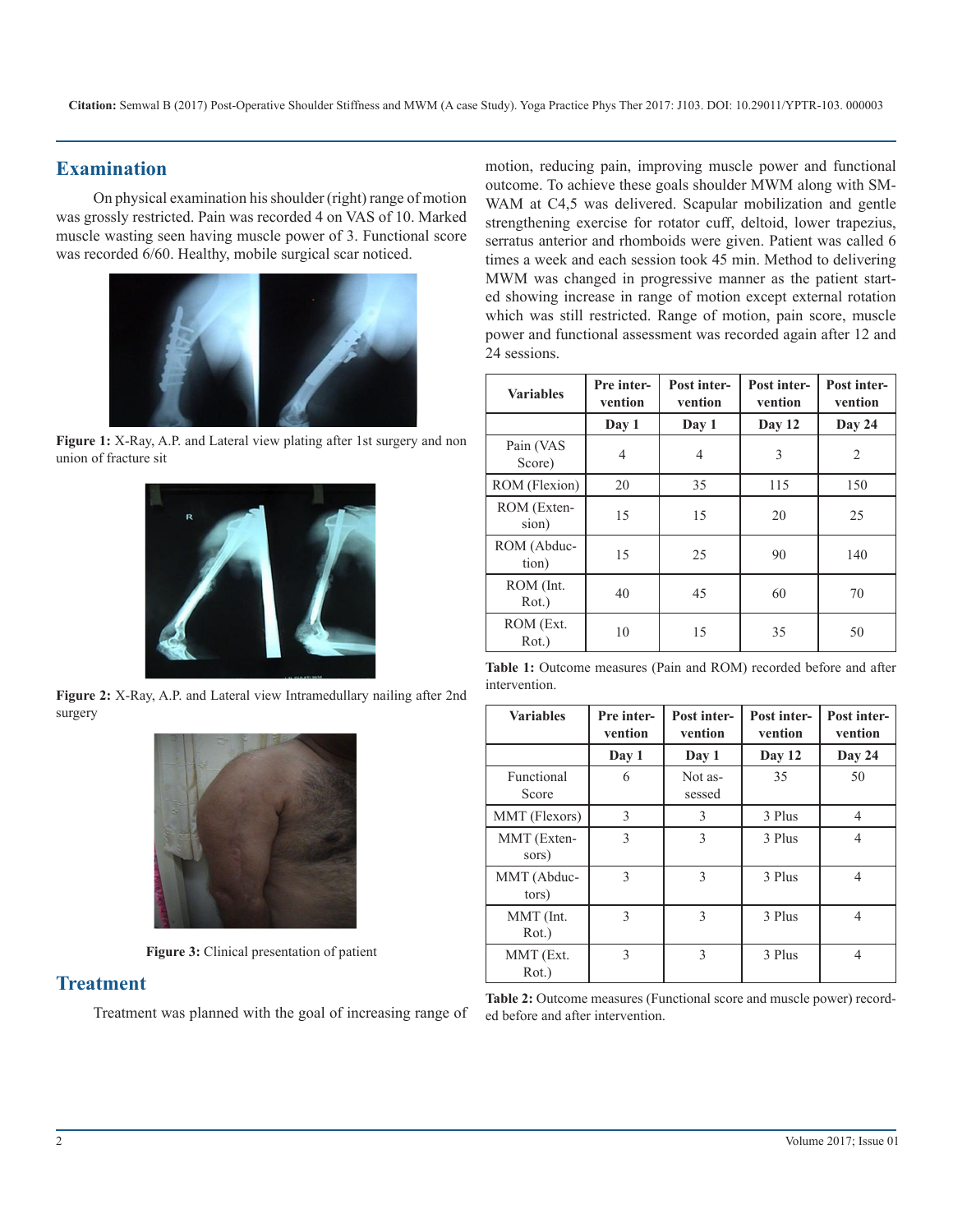

**Figure 4:** Pre (1st day) and Post (4th week) Abduction Range of Motion



**Figure 5:** Pre (1st day) and post (4th week) Internal rotation Range of motion.



Figure 6: Pre (1st day) and Post (4th week) flexion Range of motion



**Figure 7:** Post (4th week) External Rotation Range of motion

# **Discussion**

In a systematic review, when compared to compression plate osteosynthesis, the use of the intramedullary nail presented a high-

er risk of shoulder impingement, shoulder pain, and restriction of movements [11]. In present case study, it's very encouraging, that the patient with intramedullary nail, who was not responding to conventional physiotherapy, responded extremely well to MWM (Table: 1,  $\&$  2) (Figure: 4, 5, 6,  $\&$  7). While comparing 1st day measurements with and 24th day, the range of motion, and muscle power improved and so the functional outcome. It's interesting to note that night pain also decreased slowly as the ROM and muscle power improved. MWM resulted in increase range of motion due to correction of positional fault [9]. Bang and Deyle [12] found statistically significant reductions in pain measures with subjects who received joint mobilizations in combination with supervised exercise compared to those receiving exercise alone. It would appear that excessive translation of the humeral head with relation to glenoid fossa, results in pain and functional impairment [13]. It has been suggested that the application of a postero-lateral glide MWM to the shoulder may correct this fault and allow optimal pain-free motion to occur [8]. Hsu et al., [14] in a study of 11 cadavers, found that the application of an anterior– posterior glide towards the end of range of abduction was effective in improving the range of Glen humeral abduction. The decreased in pain may also be due to activation of mechanoreceptors and inhibiting nocioceptive stimuli through the gate-control mechanism [15]. Paungmali et al., [16] came with idea of neuro physiological effect resulting in reduction of pain, while working on lateral epicondylagia using MWM. Similarly, in this case study also, pain relief was there due to neuro physiological effect of MWM. In addition, active movement along with postero-lateral glide facilitated the synovial fluid movement and hence the nutrition to the joint. Capsular stretching and restoration of normal glen humeral arthrokinematics due to active movement along with MWM in available end range cannot be denied anyway.

# **Conclusion**

MWM using postero-lateral glide may be used along with strengthening exercises of shoulder girdle muscles to increase range of motion, muscle power, functional independence and reduction in pain. It is possible to gain faster recovery even in long standing cases of post traumatic stiffness. However, further study with more number of cases highly recommended.

# **References**

- 1. [Emmett, Jhon E Breck, Louis W \(1958\) A review and analysis of 11,000](http://journals.lww.com/jbjsjournal/Abstract/1958/40050/A_Review_and_Analysis_of_11,000_Fractures_Seen_in.25.aspx)  [fractures seen in a private practice of orthopaedic surgery, 1937–1956.](http://journals.lww.com/jbjsjournal/Abstract/1958/40050/A_Review_and_Analysis_of_11,000_Fractures_Seen_in.25.aspx)  [J Bone Joint Surg Am 40: 1169-1175.](http://journals.lww.com/jbjsjournal/Abstract/1958/40050/A_Review_and_Analysis_of_11,000_Fractures_Seen_in.25.aspx)
- 2. [Rose SH, Melton LJ 3rd, Morrey BF, Ilstrup DM, Riggs BL \(1982\) Epi](https://www.ncbi.nlm.nih.gov/pubmed/7105548)[demiologic features of humeral fractures. Clin Orthop 168: 24-30.](https://www.ncbi.nlm.nih.gov/pubmed/7105548)
- 3. [Brinker MR, O'Connor DP \(2004\) The incidence of fractures and dis](https://www.ncbi.nlm.nih.gov/pubmed/14960673)[locations referred for orthopaedic services in a capitated population. J](https://www.ncbi.nlm.nih.gov/pubmed/14960673) [Bone Joint Sur Am 86-A: 290-297.](https://www.ncbi.nlm.nih.gov/pubmed/14960673)